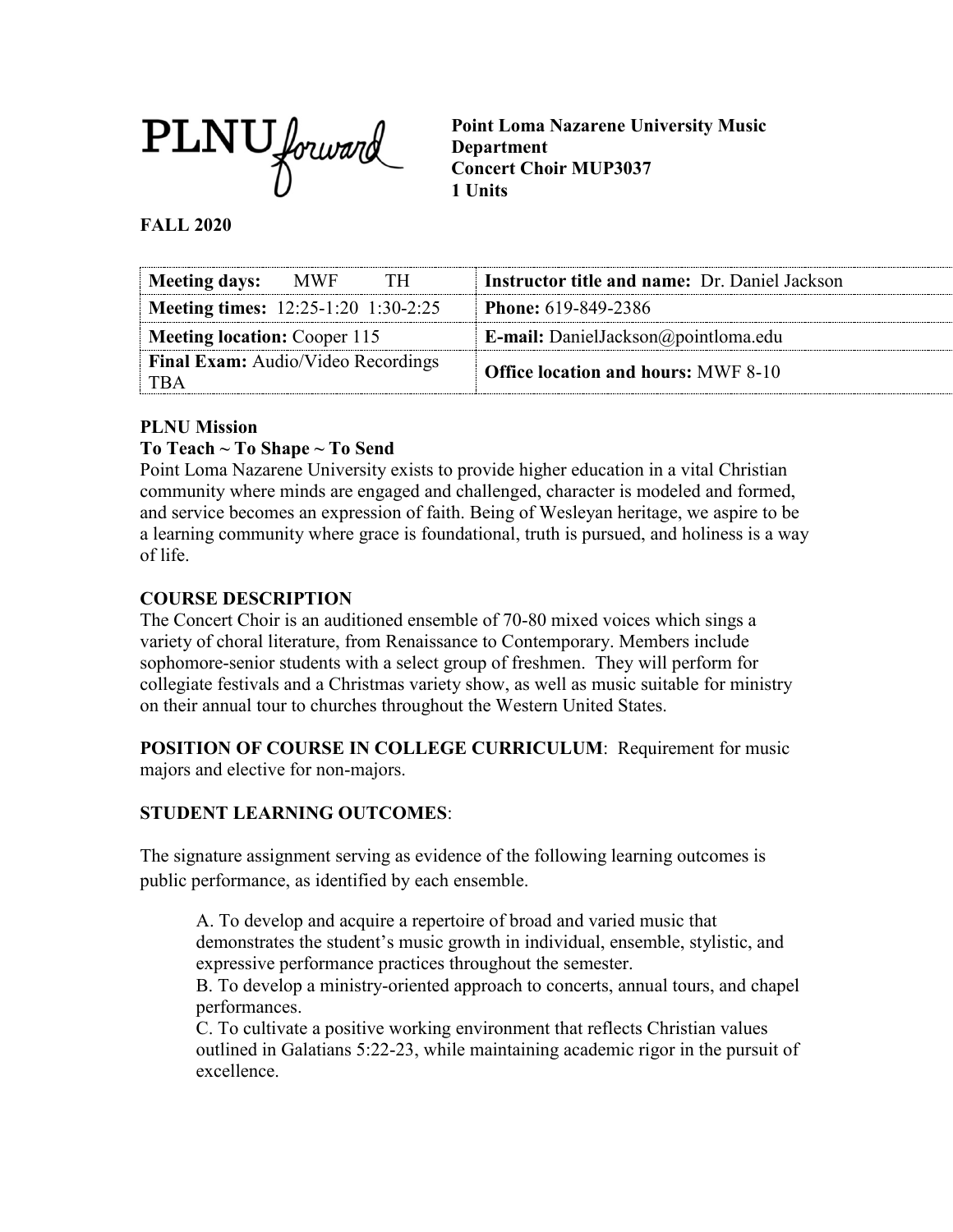### **STATE AUTHORIZATION**

State authorization is a formal determination by a state that Point Loma Nazarene University is approved to conduct activities regulated by that state. In certain states outside California, Point Loma Nazarene University is not authorized to enroll online (distance education) students. If a student moves to another state after admission to the program and/or enrollment in an online course, continuation within the program and/or course will depend on whether Point Loma Nazarene University is authorized to offer distance education courses in that state. It is the student's responsibility to notify the institution of any change in his or her physical location. Refer to the map using the below link to view which states allow online (distance education) outside of California. [https://www.pointloma.edu/offices/office-institutional-effectiveness](https://www.pointloma.edu/offices/office-institutional-effectiveness-research/disclosures)[research/disclosures](https://www.pointloma.edu/offices/office-institutional-effectiveness-research/disclosures)

**METHODS USED IN THE COURSE**: Students will learn though active participation in music enjoy the process

**CLASS PREPARATION**: Students are expected to listen to music that Concert Choir is rehearsing and be prepared to sing a variety of vocal literature.

### **EVALUATION**:

- A. 1/3 of grade will attendance
- B. 1/3 of grade will active participation
- C. 1/3 of grade will be from practical assignments

**ATTENDANCE POLICY**: All students will be given 100 points possible for attendance. One point will be deducted for each **unexcused** tardy and three points will be deducted for all unexcused absences. Students are to notify Dr. Jackson before an absence or tardy occurs so that the absence/tardy can be excused. There will be no penalty for **excused** absences or tardies. It is important that you attend every required rehearsal for your performing (MUP) ensemble.

> Scholarship students who schedule classes that conflict with choral performing ensemble rehearsal schedules will have their music scholarship award reduced by 10% for each day of the week that is in conflict. For example, if you schedule a Monday or a Thursday class against a choral ensemble, you will incur a 10% penalty; if you schedule a Tuesday-Thursday class against a choral ensemble, you will incur a 20% penalty

### **1. Attendance Policy for Point Loma Nazarene University Music Department**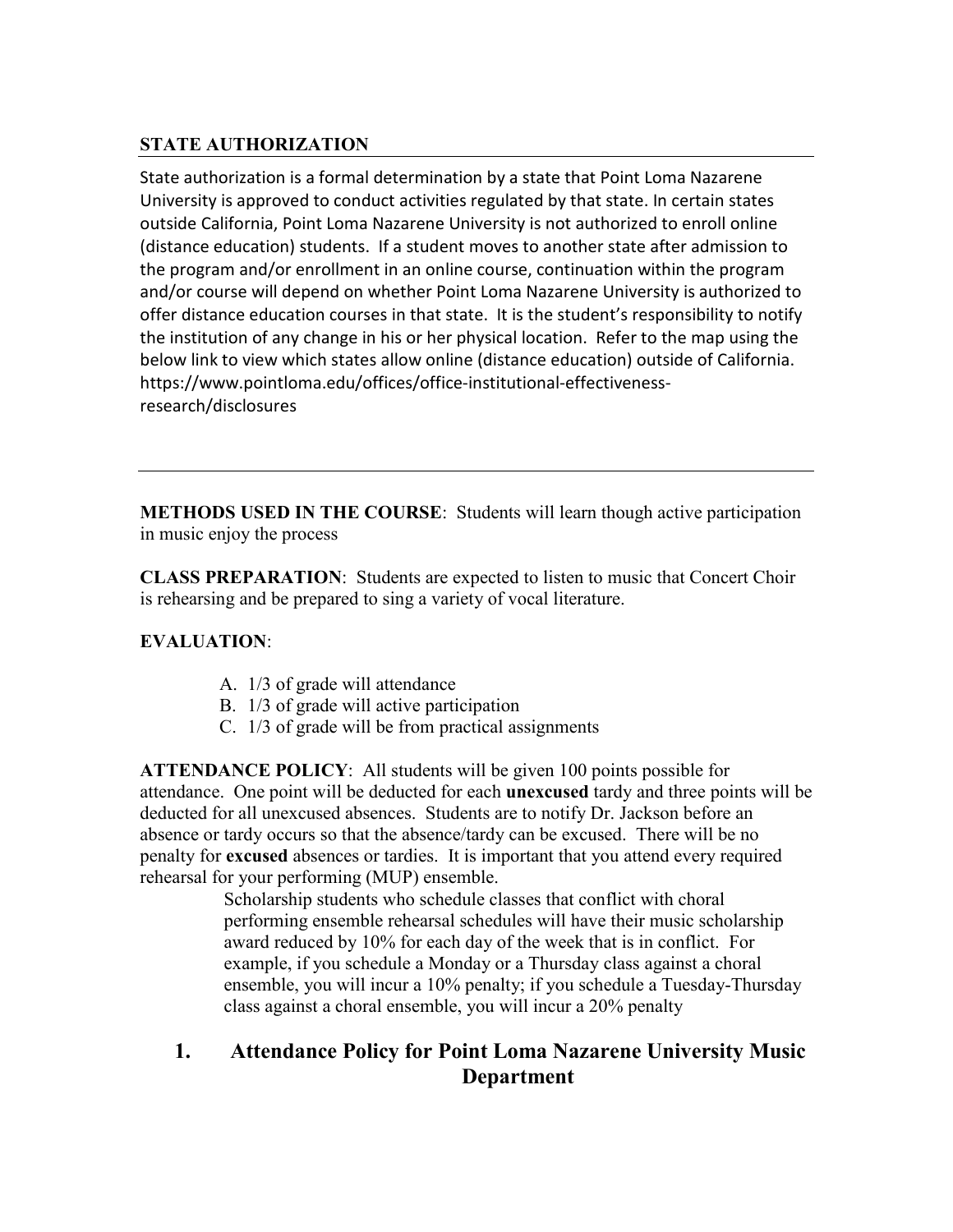Students will be advised each term of the schedule of specific ensemble performance obligations they are expected to meet; missing a scheduled performance will result in 1-3 full grades lower (see Attendance/Participation Policy below). It is expected that the ensemble performances will take precedence over outside commitments. Students may only petition an absence penalty for circumstances that are beyond their control such as sickness and personal family matters.

1. Ensemble grades are based on attendance, attitude, and achievement. Students are required and expected to perform to the utmost of their ability, displaying a professional attitude in rehearsals and concerts.

2. Absences due to illness or of a personal nature should be cleared with the conductor of your assigned ensemble. Requests due to personal injury must be accompanied by medical documentation. Timely reporting will help students to avoid penalties due to absence from rehearsals or concerts.

3. At their discretion, conductors may excuse students from rehearsals or concerts for PLNU activities.

4. At their discretion, conductors will have a choice of lowering up to three full grade for missing a performance event. For example, a missed performance for service club may only be docked by one grade while a spring concert would bring a grade down by three full letter grades.

5. Failure to meet the basic guidelines above may result in a student forfeiting their scholarship.

This policy above, instituted by the PLNU Music Department states the minimum requirement for all courses. Individual professors **do not** have the option of establishing a more lenient policy; they may, however, establish a more rigorous policy, which is to be described in their course syllabus.

**CHORAL UNION ATENDANCE POLICY**: All Freshman Concert Choir members who have not performed in two semesters of Choral Union, music majors, and scholarship students are required to sing in this ensemble. Failure to complete the choral union requirement will result in two full grades lower. Rehearsals are 2<sup>nd</sup> Quad, T-Th, 12:30-1:20 + One Monday evening in December), or Monday evenings, 7:00-9:30. Students provide their own score (\$10).

**UNAUTHORIZED CELL PHONE USE:** A student's final grade will receive a 4% deduction for EACH unauthorized use of a cell phone.

**INSTRUCTOR AVAILABLITIY**: Students may call or e-mail the Dr. Jackson for a private conference. I also have an open door policy in other words, if you drop by my office and I am available, please come in.

**SPIRITUAL GOALS:** PLNU strives to be a place where you grow as whole persons. To this end we provide resources for our graduate students to encounter God and grow in their Christian faith. At the Mission Valley campus we have an onsite chaplain, Rev. Nancy Pitts who is available during class break times across the week. If students have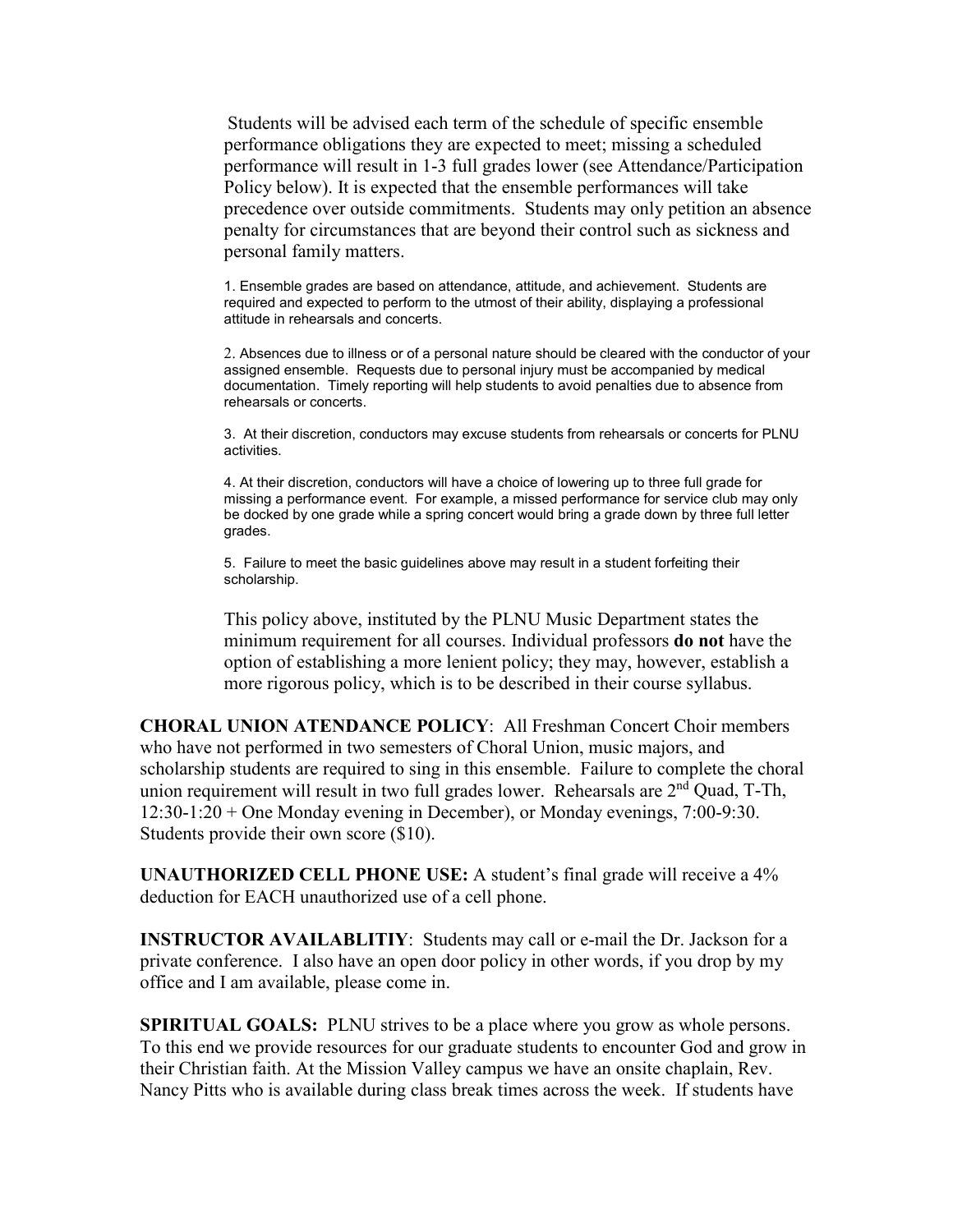questions, a desire to meet with Rev Pitts or prayer requests you can contact her directly at [gradchaplainmissionvalley@pointloma.edu.](mailto:gradchaplainmissionvalley@pointloma.edu) In addition there are resources for your Christian faith journey available at [http://www.pointloma.edu/experience/faith/graduate](mailto:gradchaplainmissionvalley@pointloma.edu.%20%20%0dIn%20addition%20there%20are%20resources%20for%20your%20Christian%20faith%20journey%20are%20available%20at%20http://www.pointloma.edu/SpiritualDevelopment/Graduate_Students.htm.%0b)[student-spiritual-life](mailto:gradchaplainmissionvalley@pointloma.edu.%20%20%0dIn%20addition%20there%20are%20resources%20for%20your%20Christian%20faith%20journey%20are%20available%20at%20http://www.pointloma.edu/SpiritualDevelopment/Graduate_Students.htm.%0b)

### **INCOMPLETES AND LATE ASSIGNMENTS**

All assignments are to be submitted/turned in by the beginning of the class session when they are due—including assignments posted in Canvas. Incompletes will only be assigned in extremely unusual circumstances.

# **FINAL EXAMINATION POLICY**

Successful completion of this class requires taking the final examination **on its scheduled**  day. The final examination schedule is posted on the [Class Schedules](http://www.pointloma.edu/experience/academics/class-schedules) site. No requests for early examinations or alternative days will be approved.

NOTE: The following policies are to be used without changes:

# **PLNU COPYRIGHT POLICY**

Point Loma Nazarene University, as a non-profit educational institution, is entitled by law to use materials protected by the US Copyright Act for classroom education. Any use of those materials outside the class may violate the law.

# **PLNU ACADEMIC HONESTY POLICY**

Students should demonstrate academic honesty by doing original work and by giving appropriate credit to the ideas of others. Academic dishonesty is the act of presenting information, ideas, and/or concepts as one's own when in reality they are the results of another person's creativity and effort. A faculty member who believes a situation involving academic dishonesty has been detected may assign a failing grade for that assignment or examination, or, depending on the seriousness of the offense, for the course. Faculty should follow and students may appeal using the procedure in the university Catalog. See **Academic Policies** for definitions of kinds of academic dishonesty and for further policy information.

# **PLNU ACADEMIC ACCOMMODATIONS POLICY**

If you have a diagnosed disability, please contact PLNU's Disability Resource Center (DRC) to demonstrate need and to register for accommodation by phone at 619-849-2486 or by e-mail at [DRC@pointloma.edu.](mailto:DRC@pointloma.edu) See [Disability Resource Center](http://www.pointloma.edu/experience/offices/administrative-offices/academic-advising-office/disability-resource-center) for additional information.

# **PLNU ATTENDANCE AND PARTICIPATION POLICY**